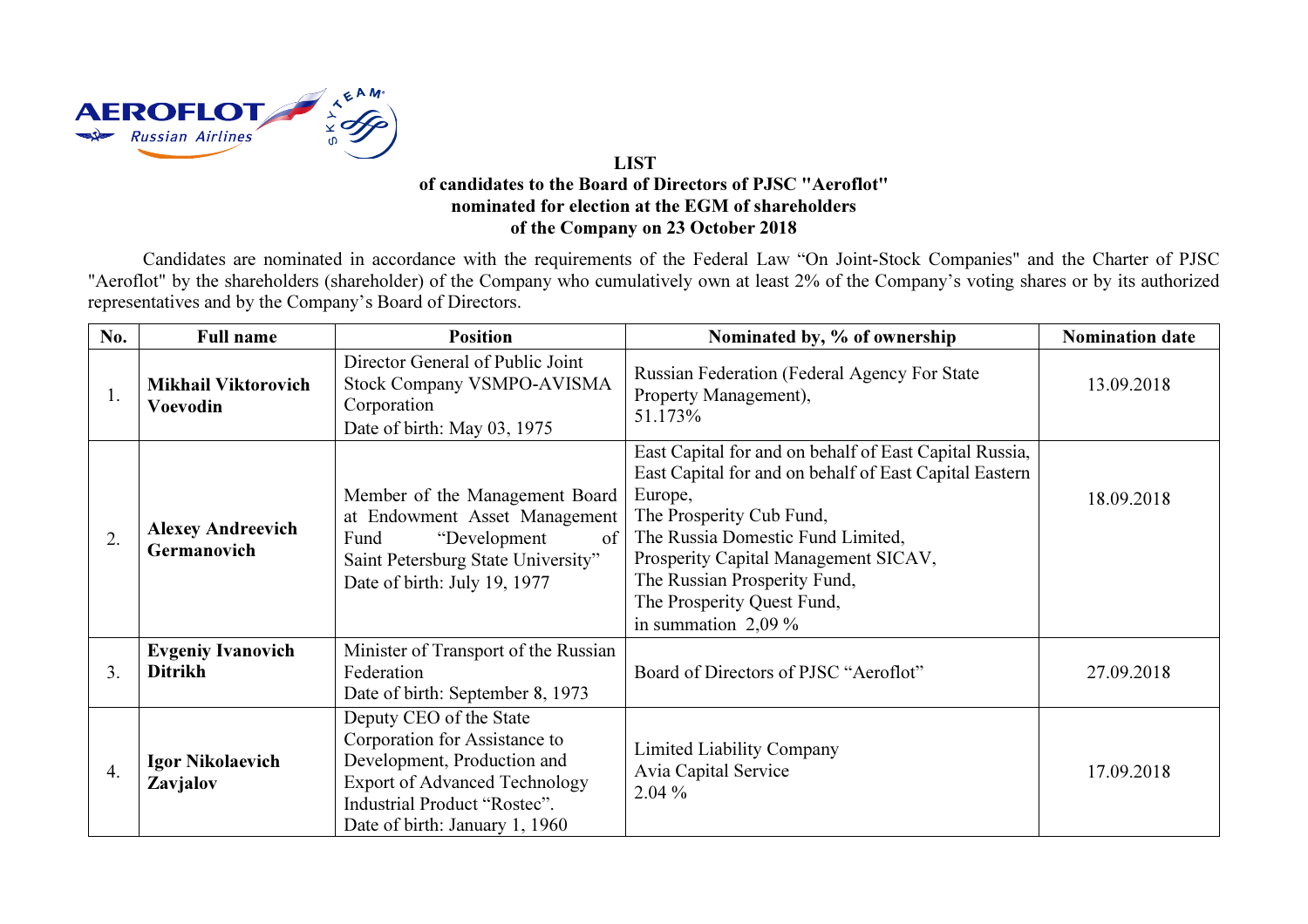| 5.  | <b>Igor Alexandrovich</b><br>Kamenskoy<br>(as an independent<br>director)       | Managing Director of Limited<br>Liability Company "Renaissance<br>Broker".<br>Date of birth: January 25, 1968                                                                                      | Russian Federation (Federal Agency For State<br>Property Management)<br>51.173%                                                                                                                                                                                      | 13.09.2018 |
|-----|---------------------------------------------------------------------------------|----------------------------------------------------------------------------------------------------------------------------------------------------------------------------------------------------|----------------------------------------------------------------------------------------------------------------------------------------------------------------------------------------------------------------------------------------------------------------------|------------|
| 6.  | <b>Roman Viktorovich</b><br>Pakhomov                                            | Director General of Limited<br>Liability Company Avia Capital<br>Service.<br>Date of birth: March 04, 1971                                                                                         | <b>Limited Liability Company</b><br>Avia Capital Service<br>2.04 %                                                                                                                                                                                                   | 17.09.2018 |
| 7.  | <b>Dmitriy Nikolaevich</b><br><b>Peskov</b>                                     | Director of the line "Young<br>Professionals" of the Autonomous<br>Non-Commercial Organization<br>"Agency for Strategic Initiatives to<br>Promote New Projects."                                   | Russian Federation (Federal Agency For State<br><b>Property Management)</b><br>51.173%                                                                                                                                                                               | 13.09.2018 |
|     |                                                                                 | Date of birth: December 26, 1975                                                                                                                                                                   |                                                                                                                                                                                                                                                                      |            |
| 8.  | <b>Mikhail Igorevich</b><br>Poluboyarinov                                       | First Deputy Chairman - Member<br>of the Board of the State<br>Corporation "Bank for<br>Development and Foreign<br><b>Economic Affairs</b><br>(Vnesheconombank)".<br>Date of birth: April 02, 1966 | Russian Federation (Federal Agency For State<br><b>Property Management)</b><br>51.173%                                                                                                                                                                               | 13.09.2018 |
| 9.  | <b>Vitaliy Gennadievich</b><br><b>Saveliev</b>                                  | Director General of Public Joint<br>Stock Company "Aeroflot - Russian<br>Airlines".<br>Date of birth: January 18, 1954                                                                             | Russian Federation (Federal Agency For State<br>Property Management)<br>51.173%                                                                                                                                                                                      | 13.09.2018 |
| 10. | <b>Vasiliy Vasilievich</b><br><b>Sidorov</b><br>(as an independent<br>director) | Director General of Limited<br>Liability Company "Agency for<br>Recapitalization of Infrastructure<br>and Long-Term Assets".<br>Date of birth: February 02, 1971                                   | East Capital for and on behalf of East Capital Russia,<br>East Capital for and on behalf of East Capital Eastern<br>Europe,<br>The Prosperity Cub Fund,<br>The Russia Domestic Fund Limited,<br>Prosperity Capital Management SICAV,<br>The Russian Prosperity Fund, | 18.09.2018 |